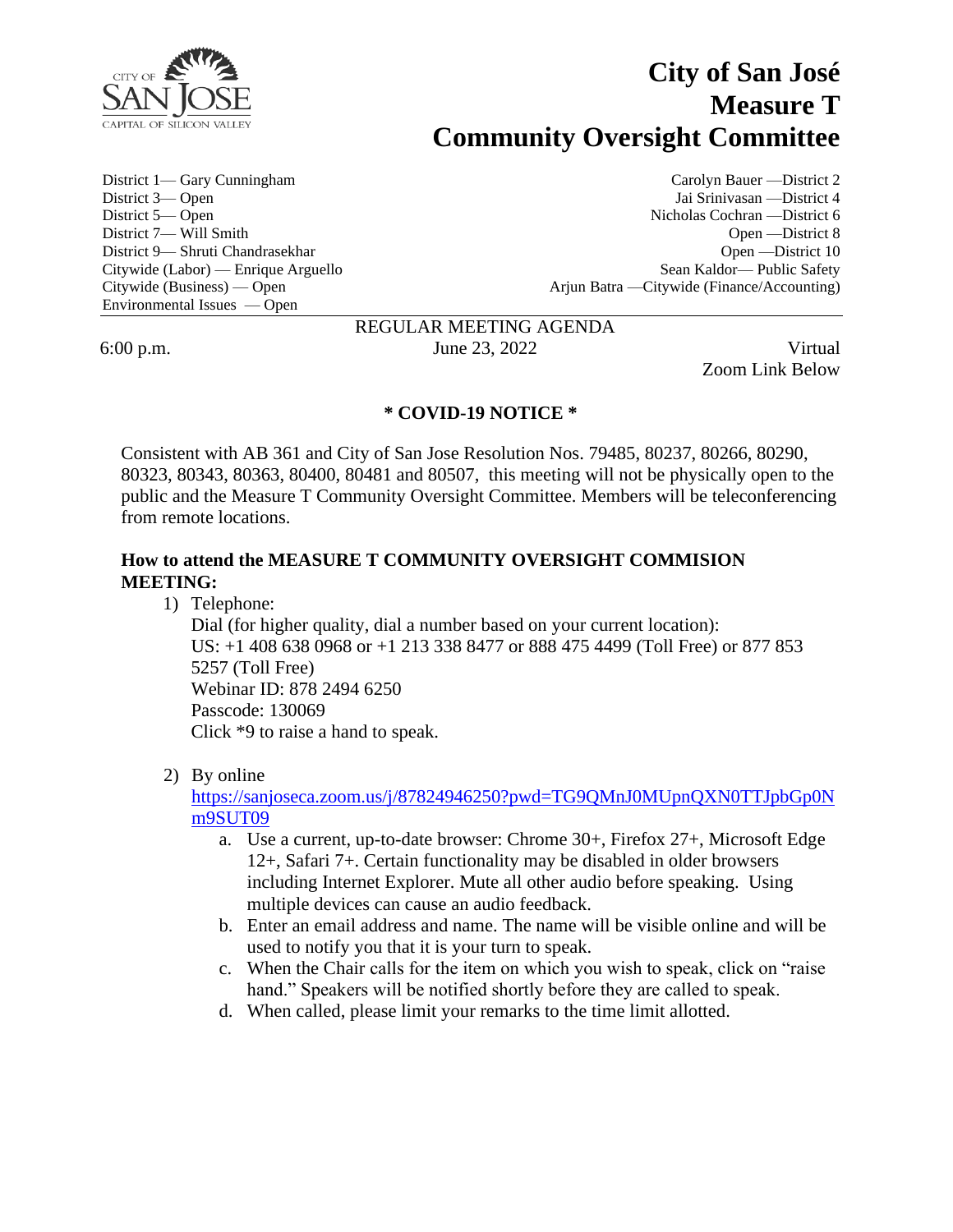#### **I. Call to Order and Roll Call**

#### **II. Orders of the Day**

**III. Open Forum** *(Meeting attendees are usually given two (2) minutes to speak on any discussion item and/or during open forum; the time limit is in the discretion of the Chair of the meeting and may be limited when appropriate.)*

#### **IV. Consent Calendar**

#### **V. Reports and Information Only**

- A. Chair
- B. Director
- C. Council Liasion
- D. Staff and Organizations
	- 1. Virtual Public Meetings will continue until further notice

#### **VI. Old Business**

A. Approval of Meeting Minutes from December 9, 2021

#### **VII. New Business** – Action/Discussion

- A. Report from staff: Presentation of the June 28 Measure T Status Report
- B. Report from staff: Presentation of the Measure T 5-Year Proposed Budget

C. Review Memo to the Mayor and the Council regarding COC's position on the proposed/requested/recommended use of Measure T funds for the Lake Cunningham Project (Agenda item requested by the Measure T COC)

- D. Annual Report Presentation and Distribution Schedule
- E. Discuss and Form Ad Hoc Committee for Future COC Reports
- F. Recruiting for COC Vacancies

#### **VIII. Meeting Schedule and Agenda Items**

A. Next Meeting Date

### **IX. Adjournment**